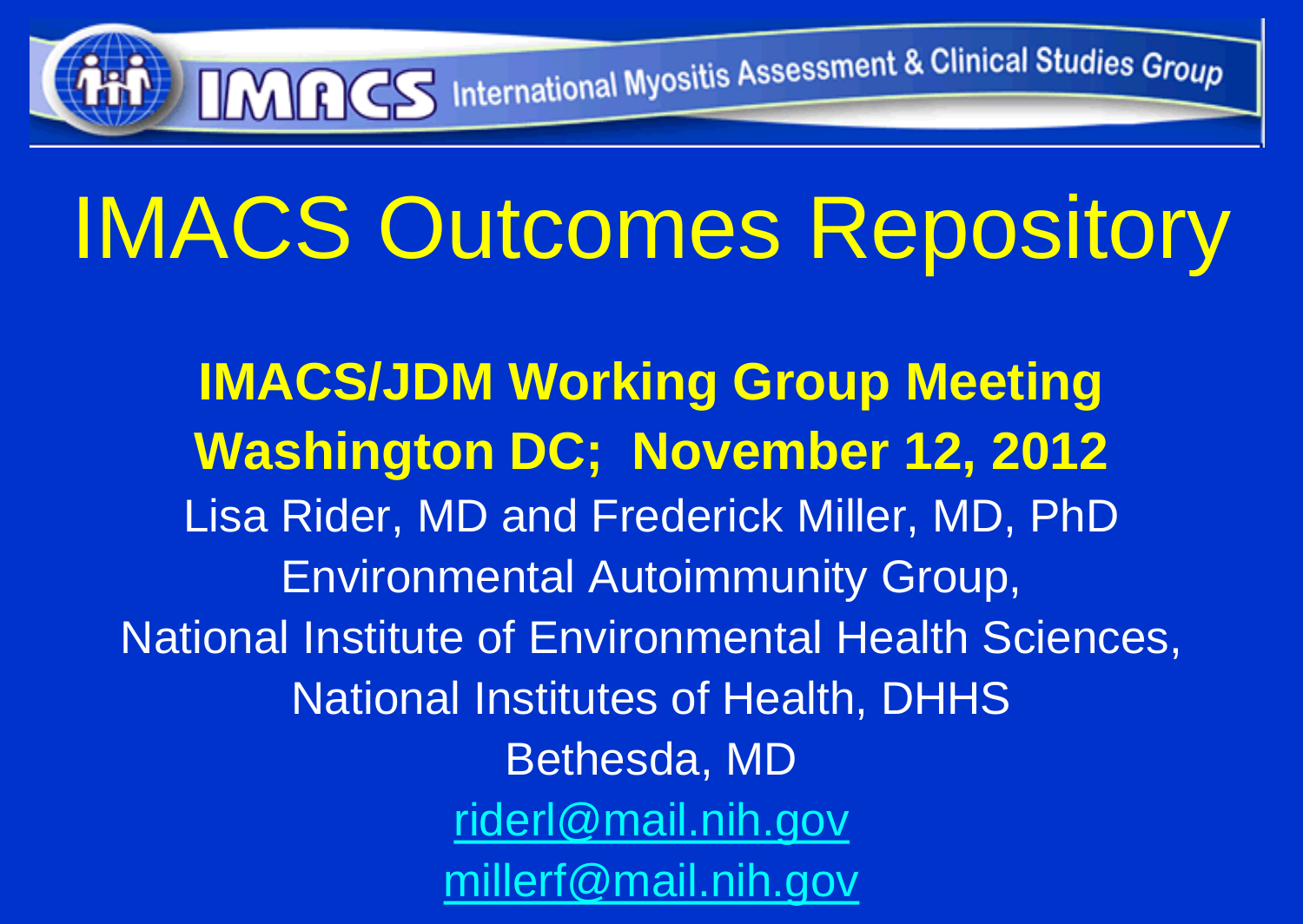

## **IMACS** Outcomes Repository

#### **• Purposes:**

- To prospectively validate and improve outcome measures for adult and juvenile myositis trials (including definitions of improvement)
- **Further develop clinical trial design consensus**
- Develop predictors of treatment responses
- **Serve as repository of data for other studies**

 Collection of prospective clinical trials and natural history studies that are utilizing common core set measures, demographic/clinical features and outcomes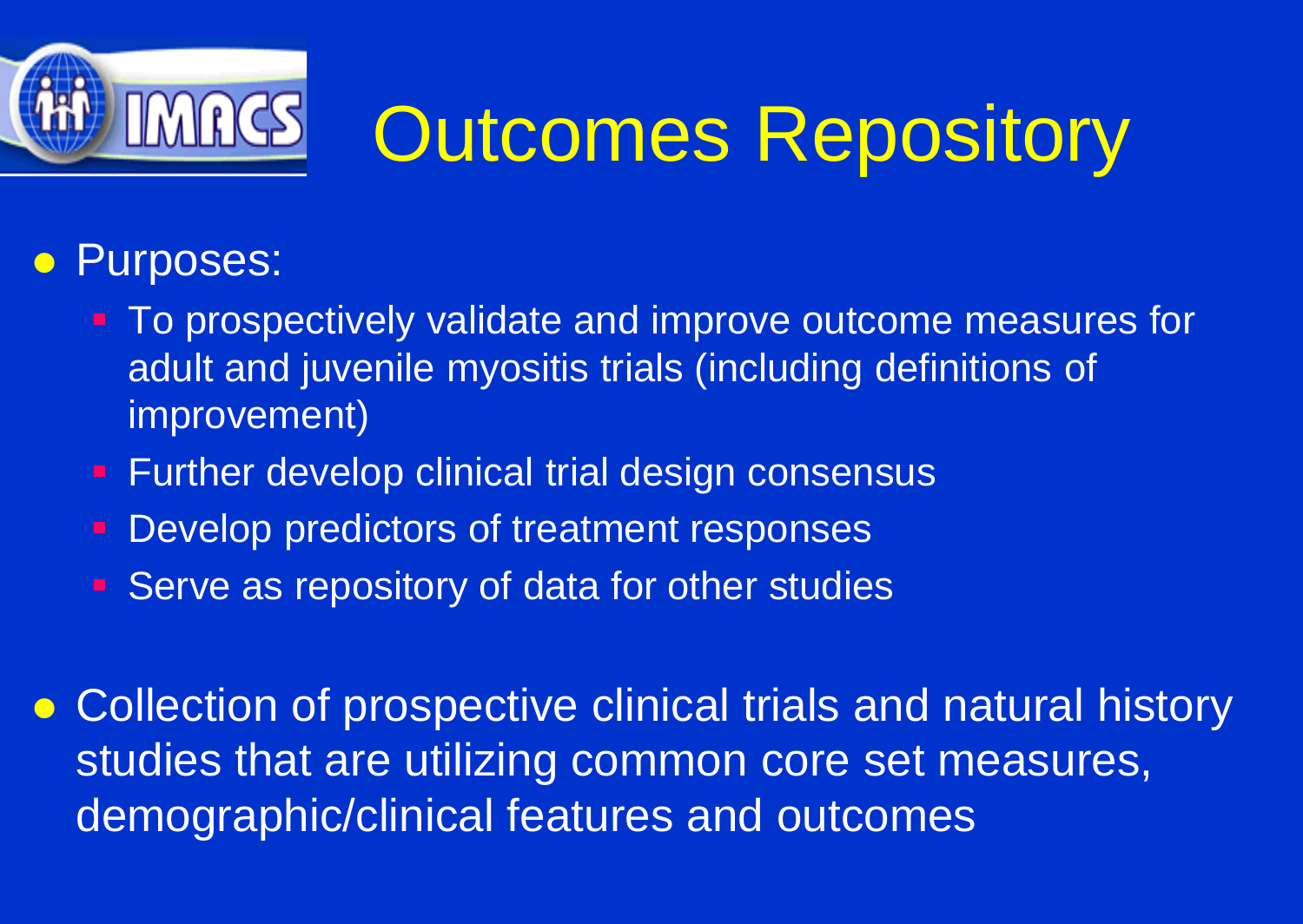

## Outcomes Repository – **Composition**

**• Required data (minimum 2 time points):** 

- **Core demographic, clinical features and response to therapy**
- **IMACS Core Set Activity Measures**
- **Assessment of Study Outcome**
- **Medication received in study**
- Optional data:
	- **PRINTO Activity Measures: CMAS, DAS, CHQ**
	- MD and Patient/Parent Global Damage, Myositis Damage Index
	- **Patient-Reported Outcomes: SF-36**
	- **Ancillary data specific to a study**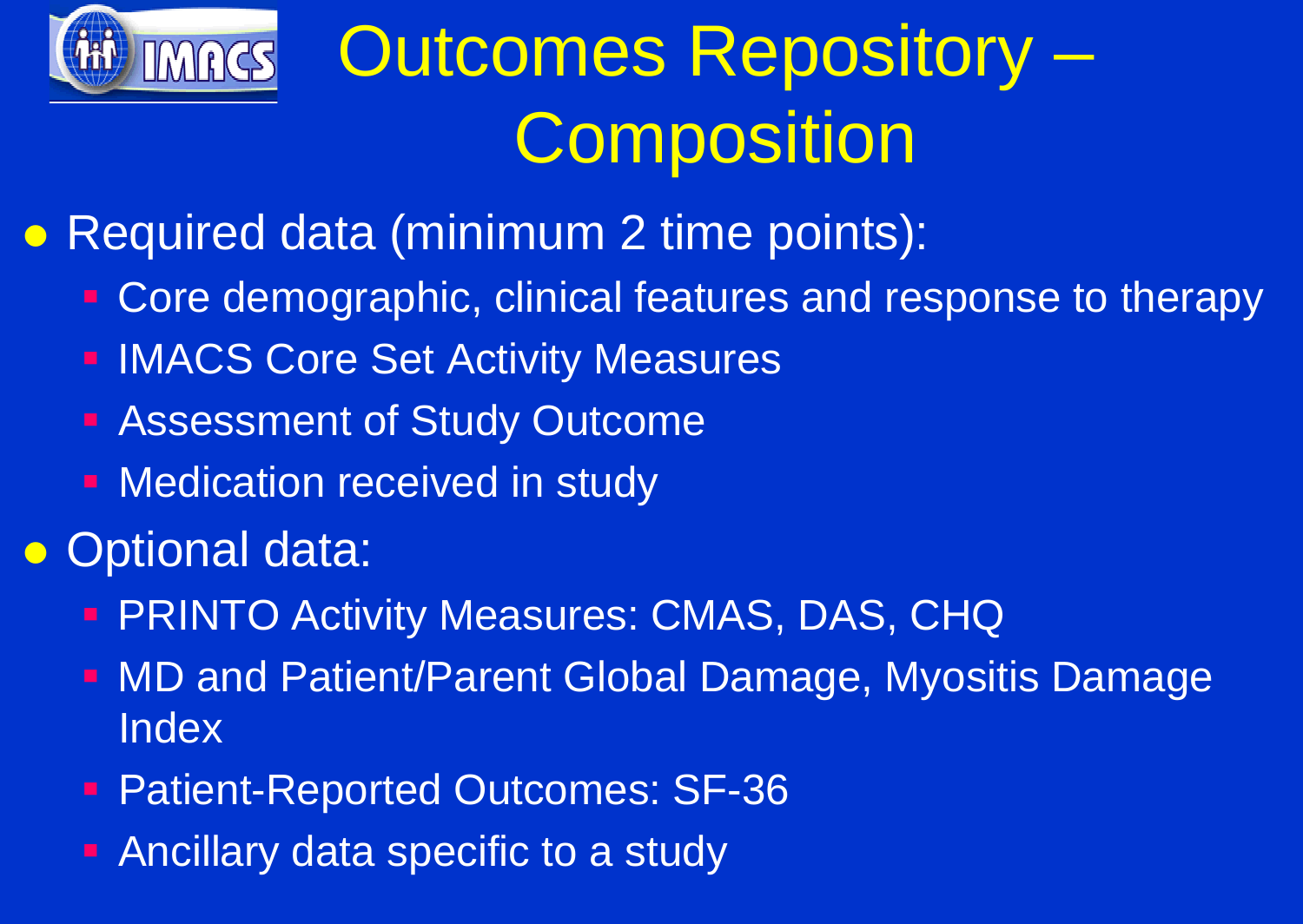

## Outcomes Repository – Studies Deposited

- 2 randomized controlled trials
	- Gourley: Infliximab in PM/DM (12 patients)
	- Amato/Muscle Study Group: Enbrel in DM (16 patients)
- 7 open label trials
	- **Fiorentino: Rituximab in DM (8 patients)**
	- Lundberg: Infliximab, Anakinra, Exercise (13,10, 8 patients)
	- **E Isenberg/Sultan: Rituximab (5 patients)**
	- Pilkington: Infliximab, Cyclophosphamide (12 patients)
- 3 natural history studies
	- Garcia de la Torre: adult DM/PM (21 patients)
	- Song: DM/PM/IBM (7 patients)
	- Rider/Miller: Adult and Juvenile DM/PM (80 patients)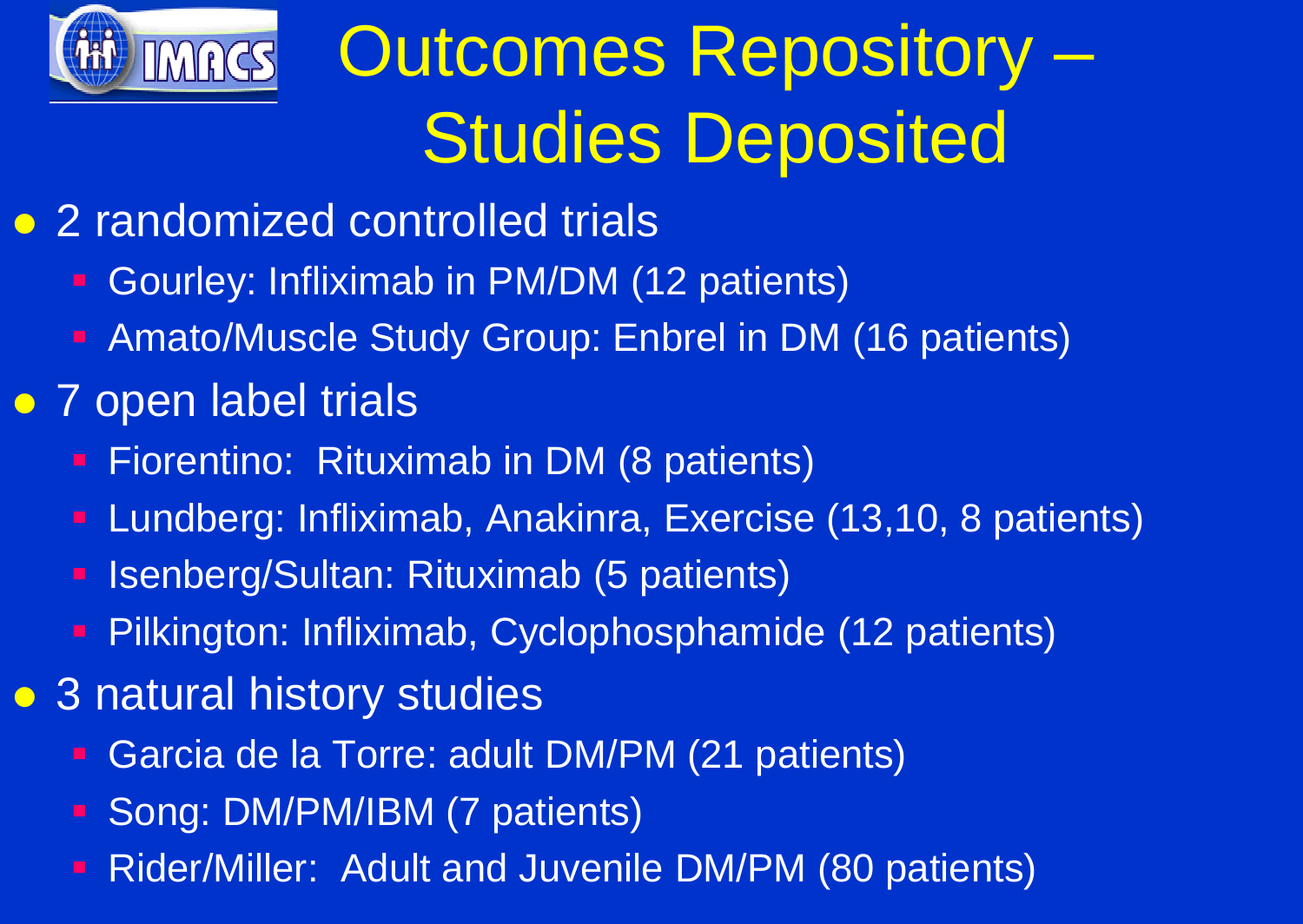

## Outcomes Repository – Data Deposited

- What is deposited:
	- **IMACS Core Set Measures, Clinical trial design form (all)**
	- Demographic data, background therapy (most)
	- **Assessment of outcomes (most)**
	- **Clinical data, Myositis Damage Index (few)**
	- **Ancillary data: 2 studies**
	- **PRINTO core set 1 study**
- All study visits: 6 trials; Key visits: 3 trials; Natural history studies: 2 - 4 visits
- Detailed data: 6 studies; Summary data: 6 studies (most committed to providing detailed data if needed)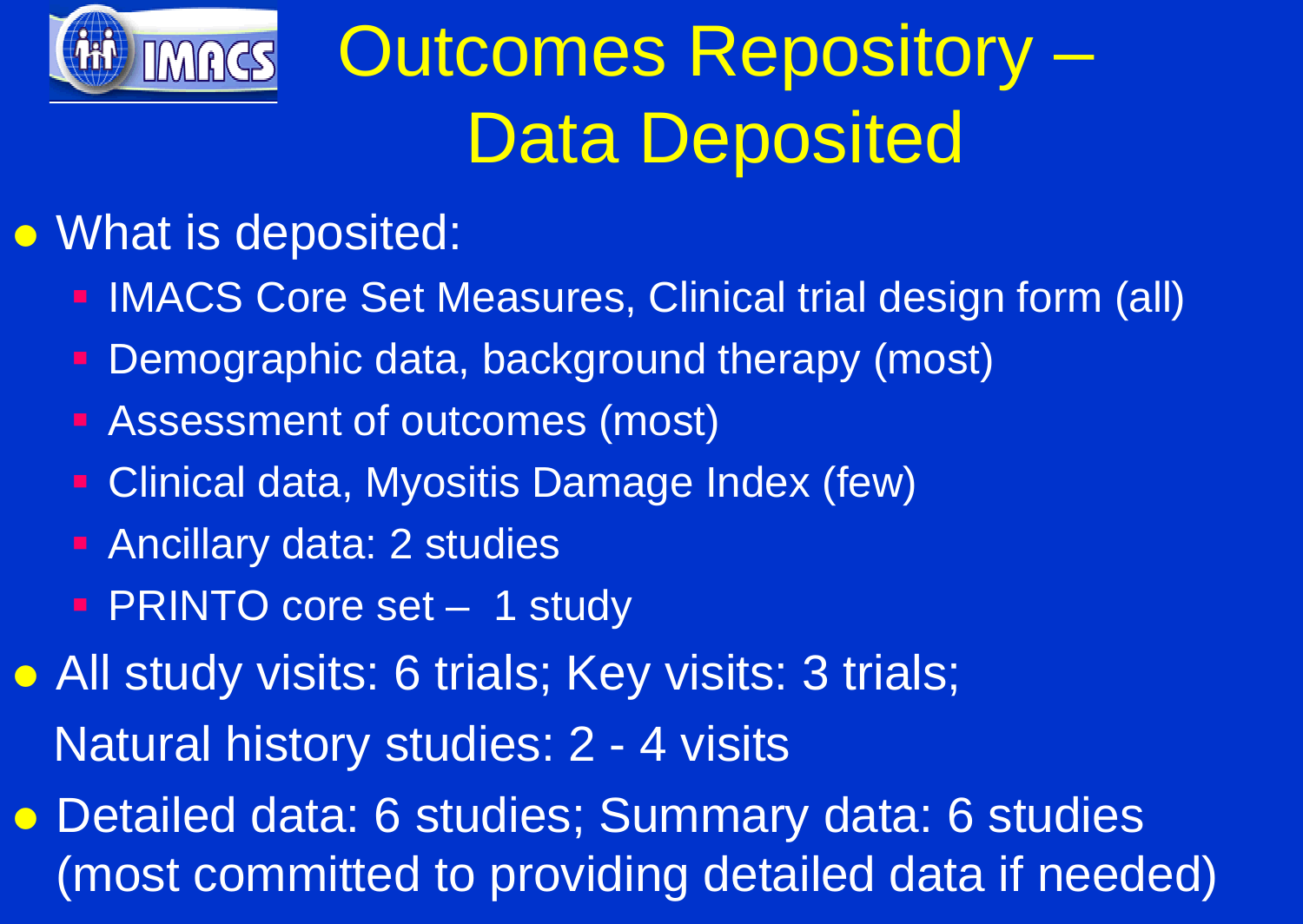#### Clinical Trials in IMACS Outcomes Repository

| <b>Principal</b><br><b>Investigator</b> | <b>Trial/Population</b>               | <b>Detailed vs.</b><br><b>Summary Data</b> | <b>Comments</b>                                                                                                           |
|-----------------------------------------|---------------------------------------|--------------------------------------------|---------------------------------------------------------------------------------------------------------------------------|
| <b>Gourley, Plotz</b>                   | Infliximab (RCT);<br>12 PM, DM        | Detailed data,<br>All study visits         | Core set activity measures,<br><b>Myositis Damage Index, clinical</b><br>and demographic data, therapy,<br>ancillary data |
| Amato<br>(Muscle Study Group)           | Etanercept (RCT);<br><b>16 DM</b>     | Detailed data,<br>All study visits         | Core set activity measures,<br>SF-36, background therapy                                                                  |
| Fiorentino, Chung                       | Rituximab;<br>8 DM                    | Detailed data,<br><b>Key visits</b>        | Core set activity measures, MD<br>assessment outcome; clinical and<br>demographic data, therapy                           |
| Lundberg                                | Infliximab;<br>13 DM, PM, IBM         | Summary data,<br>All study visits          | Core set activity measures; MD<br>assessment outcome; therapy<br>and autoabs                                              |
| Lundberg                                | Anakinra;<br>10 DM, PM                | Summary data,<br>All study visits          | Core set activity measures; MD<br>assessment outcome;<br>demographics, therapy, autoabs                                   |
| Lundberg                                | <b>Exercise training;</b><br>8 DM, PM | Summary data,<br>All study visits          | Core set activity measures,<br>MD assessment outcome;<br>demographic & autoabs                                            |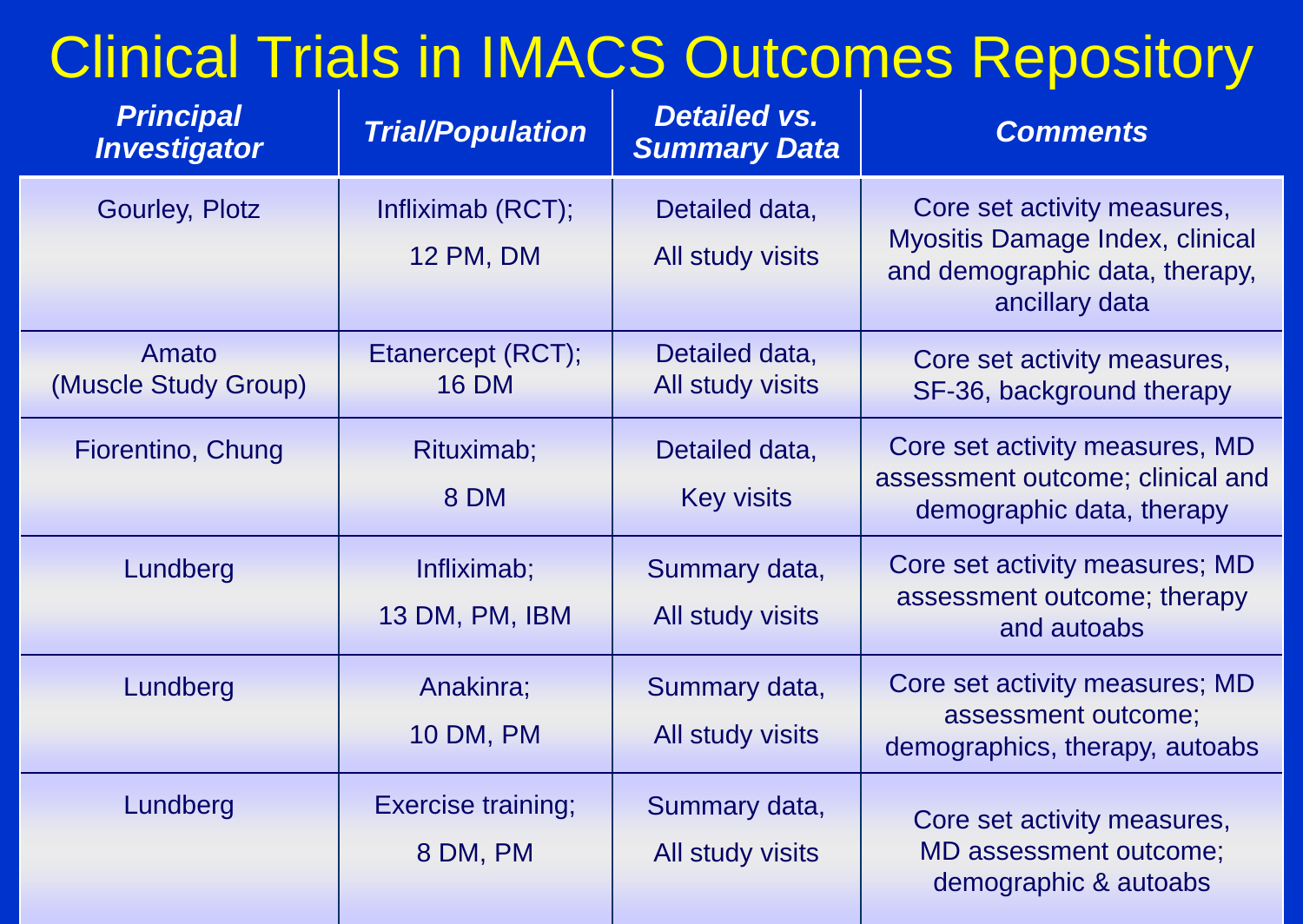#### Clinical Trials in IMACS Outcomes Repository

| <b>Principal</b><br><b>Investigator</b> | <b>Trial/Population</b>                     | <b>Detailed vs.</b><br><b>Summary Data</b> | <b>Comments</b>                                                                                                                                                   |
|-----------------------------------------|---------------------------------------------|--------------------------------------------|-------------------------------------------------------------------------------------------------------------------------------------------------------------------|
| Isenberg, Sultan                        | Rituximab;<br>5 DM, PM                      | Summary data,<br>All study visits          | Core set activity measures; myometry                                                                                                                              |
| Pilkington                              | Cyclophosphamide<br>8 JDM                   | Summary data,<br><b>Key visits</b>         | Core set activity measures, CMAS,<br>CHQ; MD assessment outcome                                                                                                   |
| Pilkington                              | Infliximab;<br>5 JDM                        | Summary data,<br><b>Key visits</b>         | Core set activity measures, CMAS,<br>CHQ; MD assessment outcome                                                                                                   |
| Garcia de la Torre                      | <b>Natural History;</b><br>21 DM/PM         | Detailed data,<br>2 visits                 | Core set activity measures, Myositis<br>Damage Index, Global Damage, MD<br>Assessment Outcomes, Demographic<br>and clinical data, therapy                         |
| Song                                    | <b>Natural History;</b><br>7 PM/DM/IBM      | Detailed data;<br>2 visits                 | <b>Core Set Activity Measures,</b><br><b>MD Assessment Outcomes,</b><br>Demographic and clinical data, therapy                                                    |
| <b>Rider, Miller</b>                    | <b>Natural History;</b><br>53 JDM, 27 DM/PM | Detailed data;<br>2-4 visits               | Core Set Activity Measures, CMAS,<br>DAS, CHQ-PF50, Myositis Damage<br>Index, Global Damage, MD Assessment<br>Outcomes, Demographic and clinical<br>data, therapy |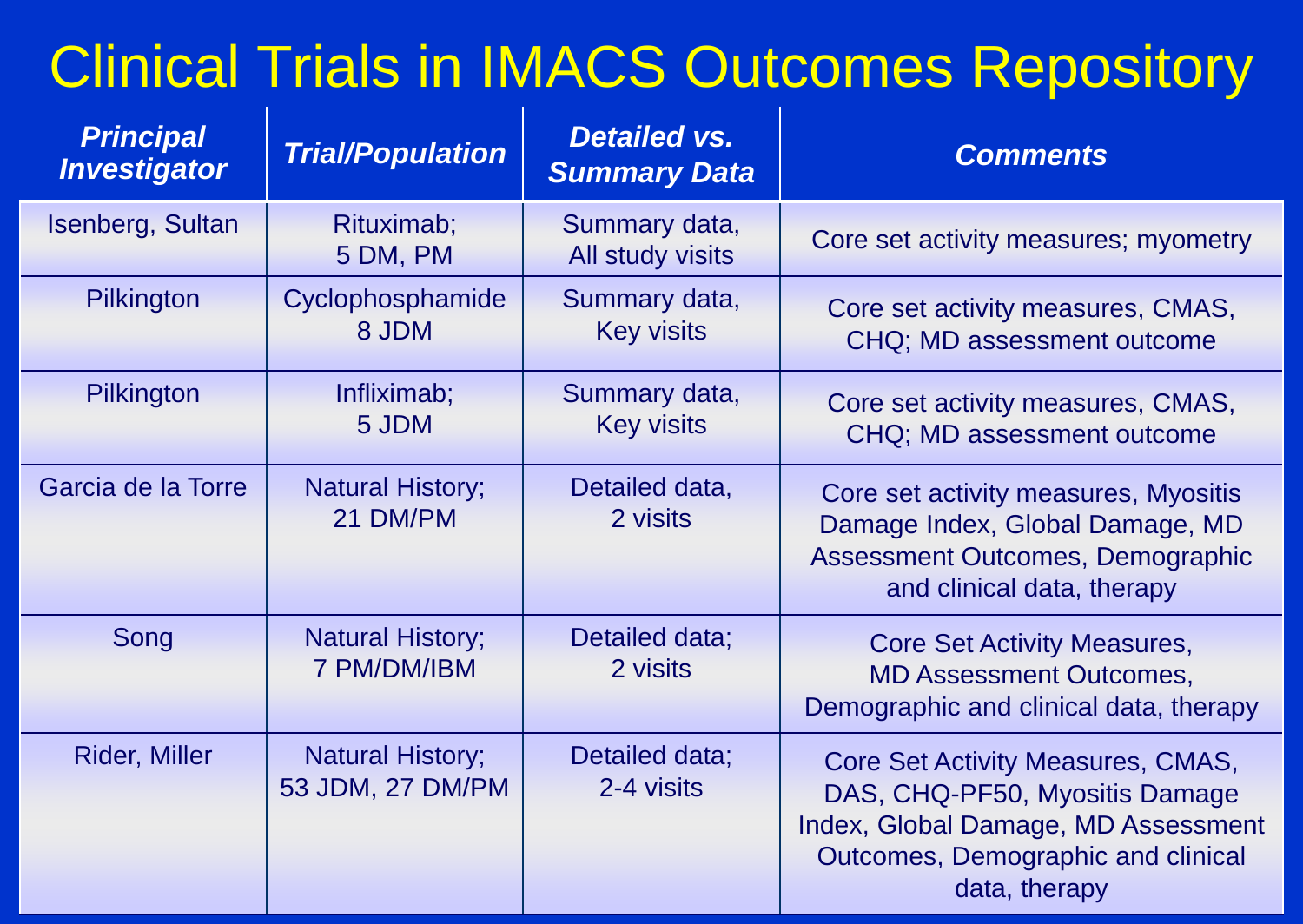

## Research Study Proposals for Use of IMACS Repository

- Open to IMACS members for use
- **Submit research proposal to IMACS Repository Research** Review Committee
	- Composed of contributors to Repository
- Proposal approved by local IRB (copy to NIH), Data use agreement completed
- **Investigator receives de-identified data for their study**
- **Include IMACS repository contributors as co-authors**
- **Procedures on IMACS website**

http://www.niehs.nih.gov/research/resources/collab/imacs/re searchguidelines/index.cfm